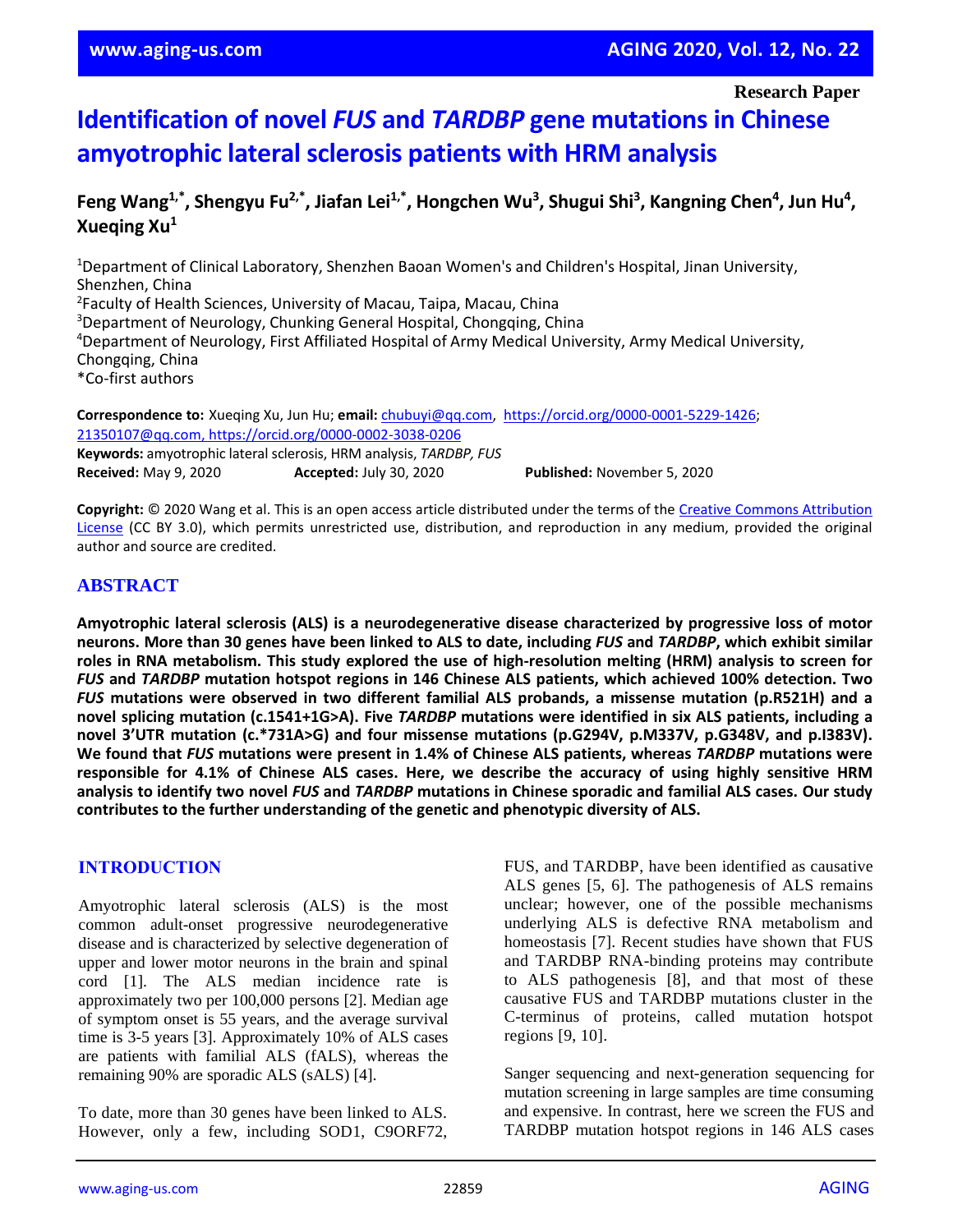using the rapid, highly sensitive screening method, high-resolution melting (HRM) analysis. HRM analysis is a recently developed genetic analysis method for fast, high-throughput post-PCR analysis. During highresolution melting analysis, melting curves are produced using dyes that fluoresce in the presence of double-stranded DNA (dsDNA) and specialized instruments designed to monitor fluorescence during heating; as the temperature increases, the fluorescence decreases, producing a characteristic melting profile. The shape differences in melting curves, obtained as fluorescence difference plots, are used to distinguish between mutations and controls [11, 12].

In this study, we demonstrated that highly sensitive HRM analysis can be used for screening FUS and TARDBP mutations and identified two novel mutations in Chinese sALS and fALS cases.

## **RESULTS**

#### **Sensitivity and HRM analysis**

Excluding synonymous mutations and normal singlenucleotide polymorphisms, HRM analysis identified eight pathogenic mutations in 146 patients (Table 1). Similarly, targeted sequencing also detected the eight pathogenic mutations, confirming the mutation detection sensitivity of HRM analysis was 100% in this cohort. These mutations included two different FUS pathogenic mutations in two different ALS patients and five TARDBP pathogenic mutations in six ALS patients, which included two novel mutations. Therefore, FUS mutations were present in 1.4% of Chinese ALS patients, whereas TARDBP mutations were responsible for 4.1% of Chinese ALS cases.

#### **FUS mutations and clinical characteristics**

Figure 1A shows the detected novel splicing mutation, c.1541+1G $\geq$ A (Figure 1A), located at the splice donator site of the FUS intron 14. The guanine of the wild-type donator site is highly conserved across species (Figure 1B). A functional splicing reporter minigene assay confirmed the novel splicing mutation result in a frameshift, leading to truncated FUS protein  $p.G466VfsX14$  (Figure 1C).

The novel splicing mutation was identified in a 51-yearold male patient whose daughter previously died from ALS. Initially, he presented with neck weakness and dysphagia. After 5 months, lower right limb weakness emerged and gradually increased without cognitive impairment. The patient died 13 months after onset of symptoms. A 20-year-old female patient, the daughter of the 51-year-old patient, experienced lower right limb

weakness, which quickly developed in all four extremities within 1 year. After 12 months, she died of respiratory failure. Figure 1D shows the same mutation was detected in the sister of the 51-year-old patient's sister and shared a similar clinical phenotype; the disease duration of this patient was only 8 months.

A heterozygous missense substitution, c.1562G>A (p. R521H, Figure 2A), was identified in an index fALS patient who began suffering from progressive weakness in the upper-right limb at 41 years of age. Twelve months later, the weakness developed in other limbs. Then, he presented with dysarthria and dysphagia after 13 months and without cognitive impairment. The patient died 3 years after onset of symptoms. The patient's brother who shared the same mutation (patient III1) also had a similar clinical phenotype and disease duration. Patient III2, as well as several family members of patients III1 and III3, also share the mutation; however, they did not show any clinical characteristics of ALS until now (Figure 2B).

#### **TARDBP mutations and clinical characteristics**

Five TARDBP mutations were observed in six unrelated ALS patients (Figure 3A), which included a novel 3′UTR mutation (c. \*731A>G) and four known causative mutations (p.G294V, p.G348V, p.M337V, and p.I383V). According to the UCSC Genome Browser, the TARDBP 3′-UTR site c. \*731 is highly conserved through the evolutionary spectrum from human to chicken (Figure 3B), supporting its functional importance. MicroRNA (miRNA) binding searches of TARDBP through the TargetScanHuman database showed binding of miR-376a directly to the 3′UTR variant region. The novel c. \*731A>G TARDBP mutation was expected to interfere with the normal binding of miR-376, and then disorder the expression of TARDBP mRNA. However, we sequenced this region of the patient's parents and confirmed this was a de novo mutation. In addition, the mutation was not observed in available variation databases, including mutation database and SNP databases such as the National Center for Biotechnology Information (NCBI) Single Nucleotide Polymorphism Database [\(http://www.ncbi.nlm.nih.](http://www.ncbi.nlm.nih.gov/projects/SNP/) [gov/projects/SNP/\)](http://www.ncbi.nlm.nih.gov/projects/SNP/), Exome Aggregation Consortium (ExAC) database [\(http://exac.broadinstitute.org\)](http://exac.broadinstitute.org/), and ALS Online Genetics Database [\(http://alsod.](http://alsod.iop.kcl.ac.uk/)  $\frac{\text{top.kcl.ac.uk}}{13}$ . According to American College of Medical Genetics and Genomics guidelines, it meets de novo criteria PS2 (in a patient with the disease and no family history), PM2 (absent from controls or at extremely low frequency if recessive in Exome Sequencing Project, 1000 Genomes Project, or Exome Aggregation Consortium), and PP4 (patient's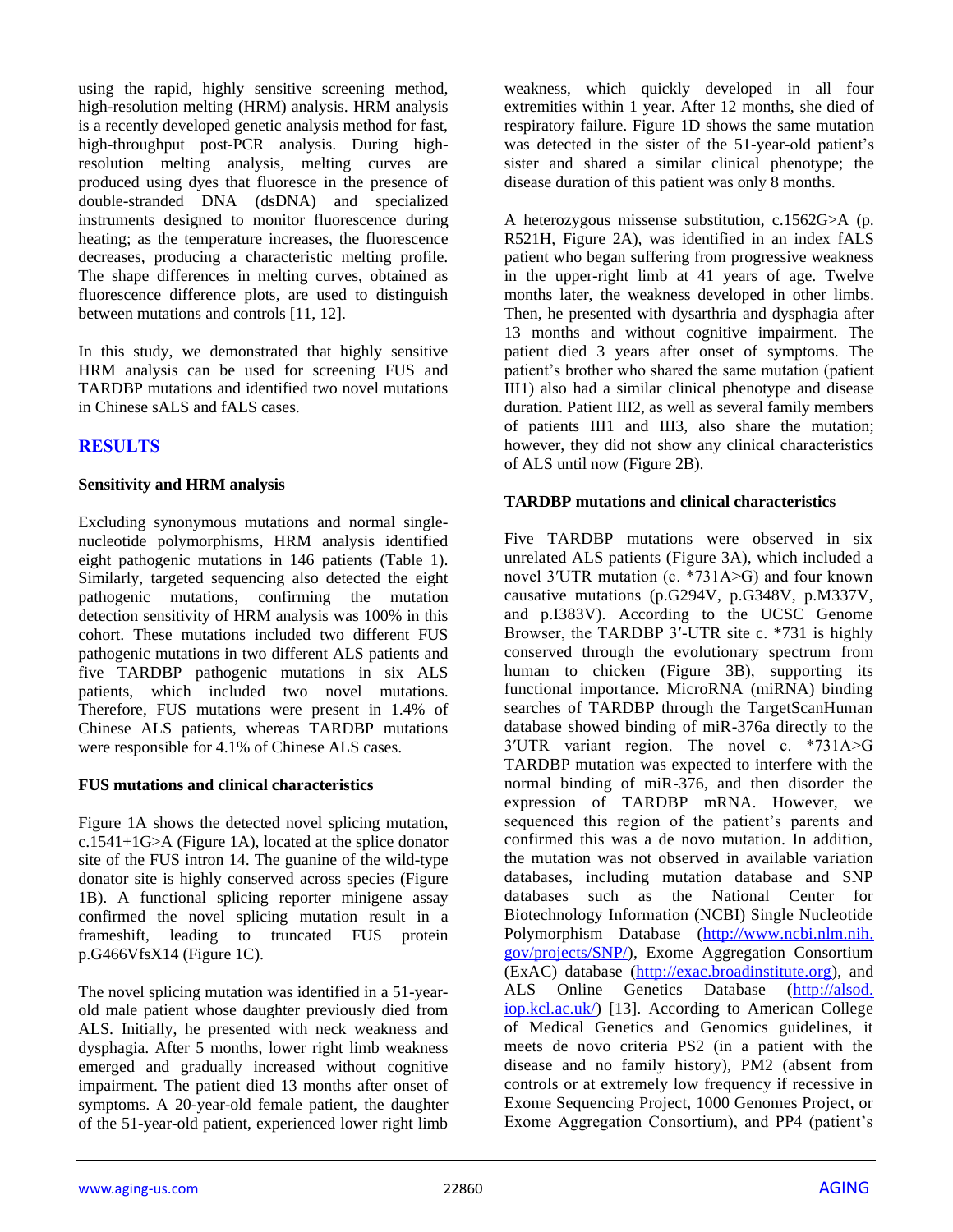| Gene                     | <b>Nucleotide</b><br>change | Amino acid<br>change | <b>Type of</b><br>mutation | Onset; age of<br>onset;gender | <b>Disease</b><br>duration | <b>ALS</b> family<br>history | <b>References</b>  |
|--------------------------|-----------------------------|----------------------|----------------------------|-------------------------------|----------------------------|------------------------------|--------------------|
| <b>FUS</b>               | c.1541+1G $>A$              |                      | splicing                   | Bulbar; 51; M                 | 1 y                        | Yes                          | This study         |
| <b>FUS</b>               | c.1562G>A                   | p. R521H             | missense                   | Spinal; $41$ ; M              | 3y                         | Yes                          | $\lceil 14 \rceil$ |
| <b>TARD</b><br><b>BP</b> | c.881G > T                  | p. G294V             | missense                   | Bulbar, Spinal; 61;<br>M      | 0.5 y                      | N <sub>o</sub>               | [15, 16]           |
|                          |                             |                      |                            | Bulbar; 53; M                 | $1.5 + y$                  | N <sub>o</sub>               |                    |
| <b>TARDBP</b>            | c.1009A $>$ G               | p. M337V             | missense                   | Spinal; 58; M                 | $1+y$                      | Yes                          | $[17]$             |
| <b>TARDBP</b>            | c.1043G $\geq$ T            | p. G348V             | missense                   | Spinal; $24$ ; M              | $10+y$                     | N <sub>o</sub>               | [18]               |
| <b>TARDBP</b>            | c.1147A $>$ G               | p. I383V             | missense                   | Spinal; $45; F$               | 3y                         | N <sub>o</sub>               | $[19]$             |
| <b>TARDBP</b>            | c. *731A $\geq$ G           |                      | 3'UTR                      | $-N/A$ :M                     |                            | N <sub>o</sub>               | This study         |

**Table 1. Clinical data of ALS patients carrying pathogenic mutations in FUS and TARDBP genes.**

The symbol + indicates disease in progress.

Key: ALS, amyotrophic lateral sclerosis; F, female; M, male; N/A, information not available

phenotype or family history is highly specific for a disease with a single genetic etiology) for classifying pathogenic variants. We suggest this mutation is a "likely pathogenic" for the previously stated reason.

The TARDBP p.G294V mutation is located in the sixth exon of the gene and was present in two unrelated male sALS patients. The patient began undergoing dysarthria with weakness in the upper right limb. Five months later, the weakness developed in the upper left limb, and dysphagia occasionally occurred. He died 6 months after onset of symptoms. At age 53, the second patient experienced symptoms primarily characterized by dysarthria. Neither ALS patient carrying the p.G294V mutation showed signs of cognitive dysfunction.

The p.G348V mutation was identified in a 24-year-old juvenile-onset male patient who reported no family history of ALS. During the initial onset of symptoms, the patient showed slight fasciculation in the upper right limb. During the next 3 years, the fasciculation was progressive and developed in the upper left limb. The MRI images show that the anisotropy of cortical spinal tract scores in the left midbrain was indicative of white matter degeneration.

To date, fasciculation and muscle atrophy have been observed in all extremities.

A 45-year-old female patient carrying the p.I383V mutation presented with progressive weakness in the upper limb, and electromyography results suggested spinal anterior of the lower cervical was injured. After 3 years, the patient died of respiratory failure.

## **DISCUSSION**

Following rapid development of molecular genetics, many genes have been identified with ALS pathogenesis. Although the exact mechanism for ALS is still unknown, several hypotheses include defective RNA metabolism, glutamate excitotoxicity, disruption of membrane trafficking, endoplasmic reticulum stress, mitochondrial dysfunction, and protein misfolding and aggregation [20]. Some mutations in FUS and TARDBP genes, which both play an important role in mRNA transport, axonal maintenance, and motor neuron development, have been reported as causative ALS mutations for disturbing RNA homeostasis [4, 9, 21]. Interestingly, because the vast majority of these causative mutations in FUS and TARDBP cluster in the C-terminus of the proteins, also known as mutation hotspot regions, [9, 10] this suggested we could focus on mutation detection at the mutational hotspot regions, instead of the whole gene.

Although Sanger sequencing and next-generation sequencing are two of most common mutation detection methods for large-scale genomics sequencing samples, they can be cost prohibitive and slow. In this study, we first identified the FUS and TARDBP mutations in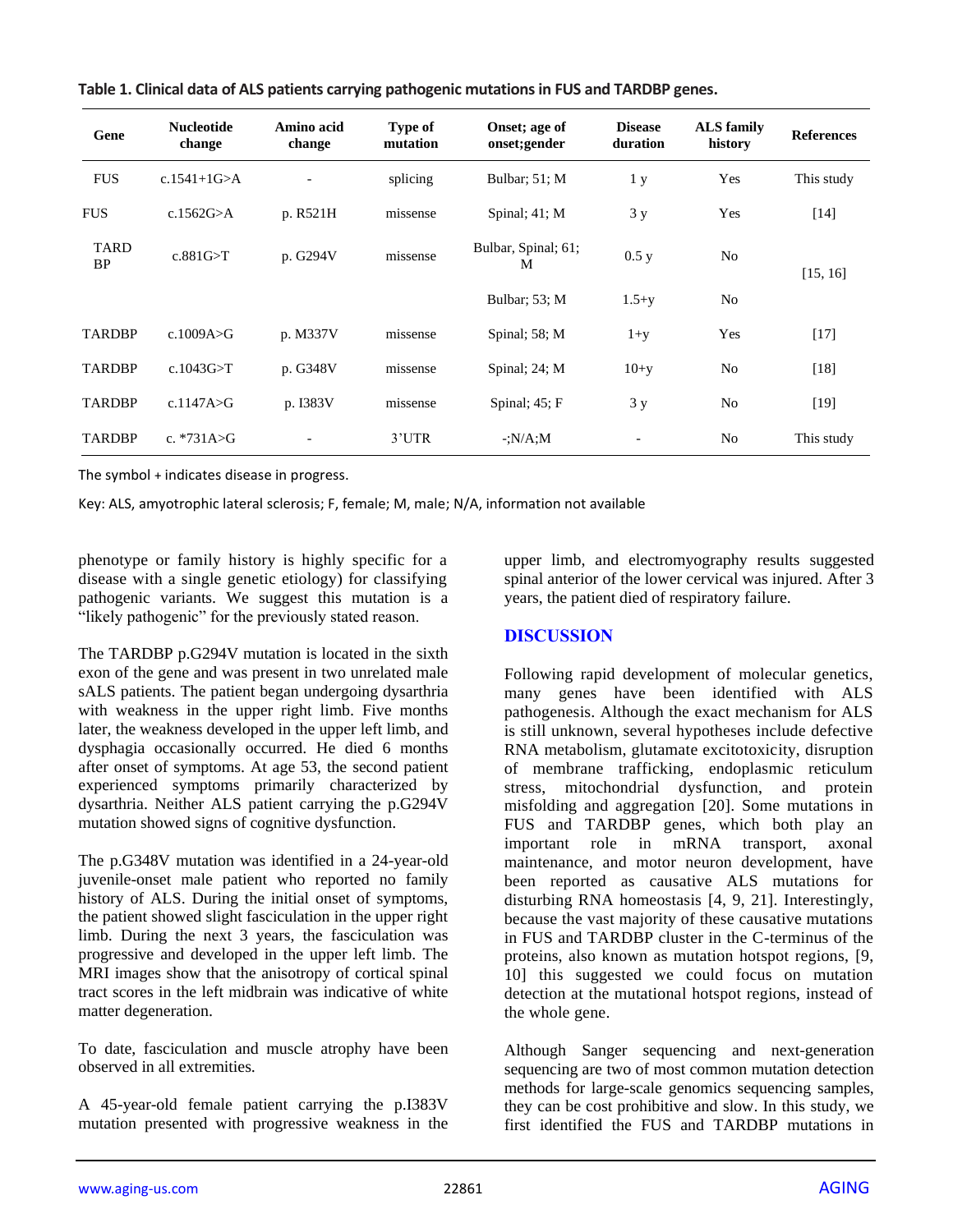Chinese ALS patients by the fast and highly sensitive screening method, HRM analysis.

Using HRM analysis, we successfully identified five known possible causative mutations, and two novel mutations. The mutation frequency was 1.4% for FUS, and 4.1% for TARDBP in Chinese ALS patients. However, the frequency of our study is inconsistent with previously reported results, [22] which may be due to small sample size and population difference.

We identified two FUS pathogenic mutations in this study. Previous reports identified mutation p.R521H as the highest FUS mutation frequency, accounting for 30%, and experimental results show that the FUS R521H missense mutation could lead to aberrant trafficking and retention of the mutant FUS protein in the cytoplasm [14, 23, 24]. Interestingly, several relatives and a sibling of the proband also have the p.R521H mutation; however, they did not present with clinically relevant ALS symptoms, which may be related to age or the presence of a recessive inheritance pattern [14, 25].

A novel splicing mutation, c.1541+1G>A, the third splicing mutation linked to ALS in FUS gene [26, 27], produced a truncated FUS protein, p.G466VfsX14, eliminating the nuclear localization sequence (NLS), where most previously published mutations are located [9], and then impair its nuclear import. Previous results show that overexpression of cytoplasmic FUS with deleted NLS results in recapitulation of ALS-like motor neuron abnormalities in mice, [28] indicating this mutation is significant. Furthermore, mutation of a truncated protein lacking the NLS was reported to cause



**Figure 1. A novel splicing mutation, c.1541+1G>A in the FUS gene identified in a Chinese ALS patient.** (**A**) The novel splicing mutation was identified by HRM analysis and direct sequencing. (**B**) The evolutionary conservation of the splicing mutation c.1541+1G>A are shown. (**C**) Minigene splicing analysis of the novel splice mutation. (**D**) Pedigree of the family. An arrowhead indicates the proband.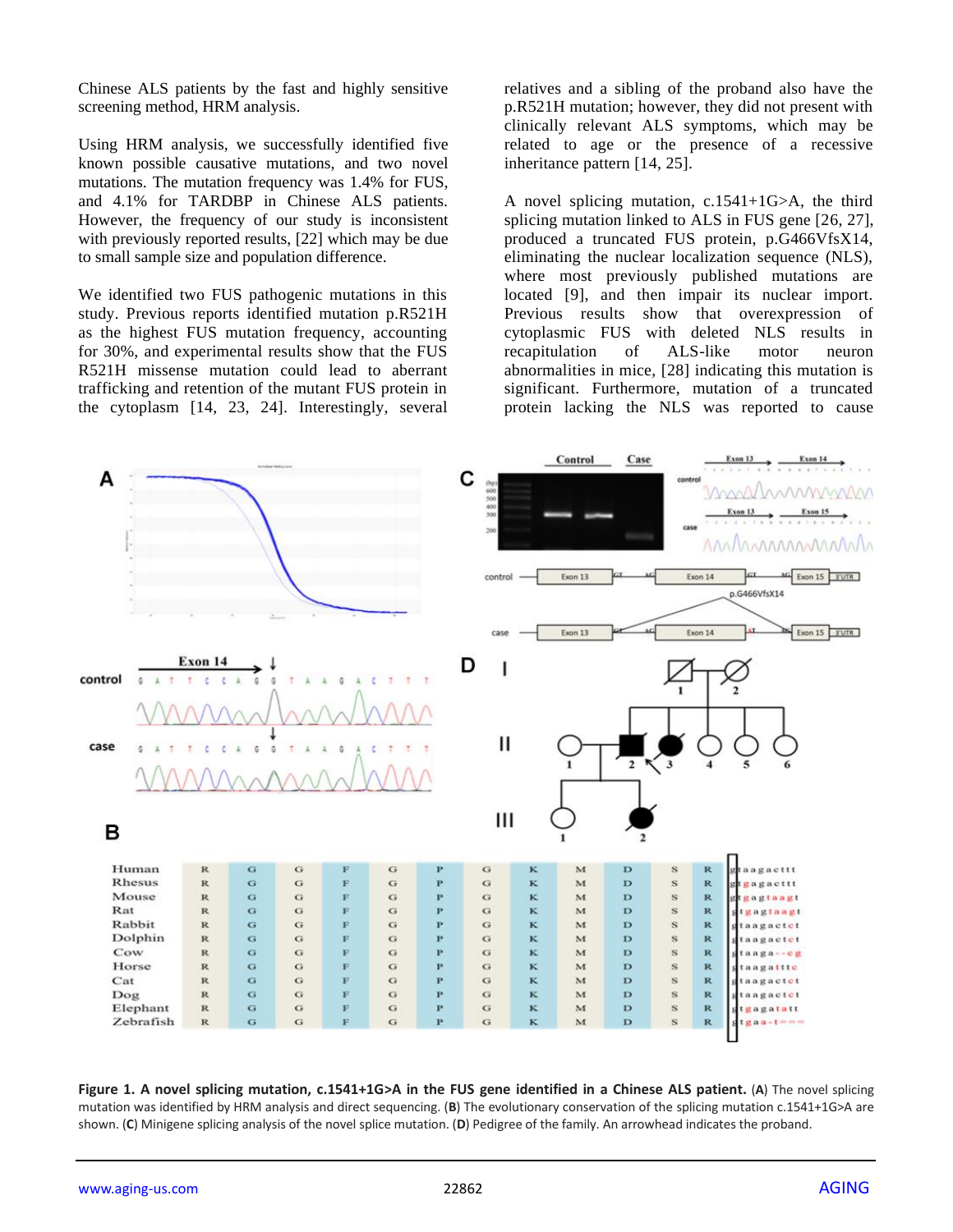

**Figure 2. The pedigree with FUS mutation p. R521H.** (**A**) Results of HRM analysis and direct sequencing of patients. (**B**) Pedigree of the family. An arrowhead indicates the proband. Patients III2, IV3, IV6, and IV7 shared the same mutation, but they did not appear as ALS phenotypes until now.



**Figure 3. A novel 3′UTR mutation, c. \*731A>G in the TARDBP gene identified in a Chinese ALS patient.** (**A**) The novel 3′UTR mutation was identified by HRM analysis and direct sequencing. (**B**) The evolutionary conservation of the TARDBP 3′UTR mutation c. \*731A>G.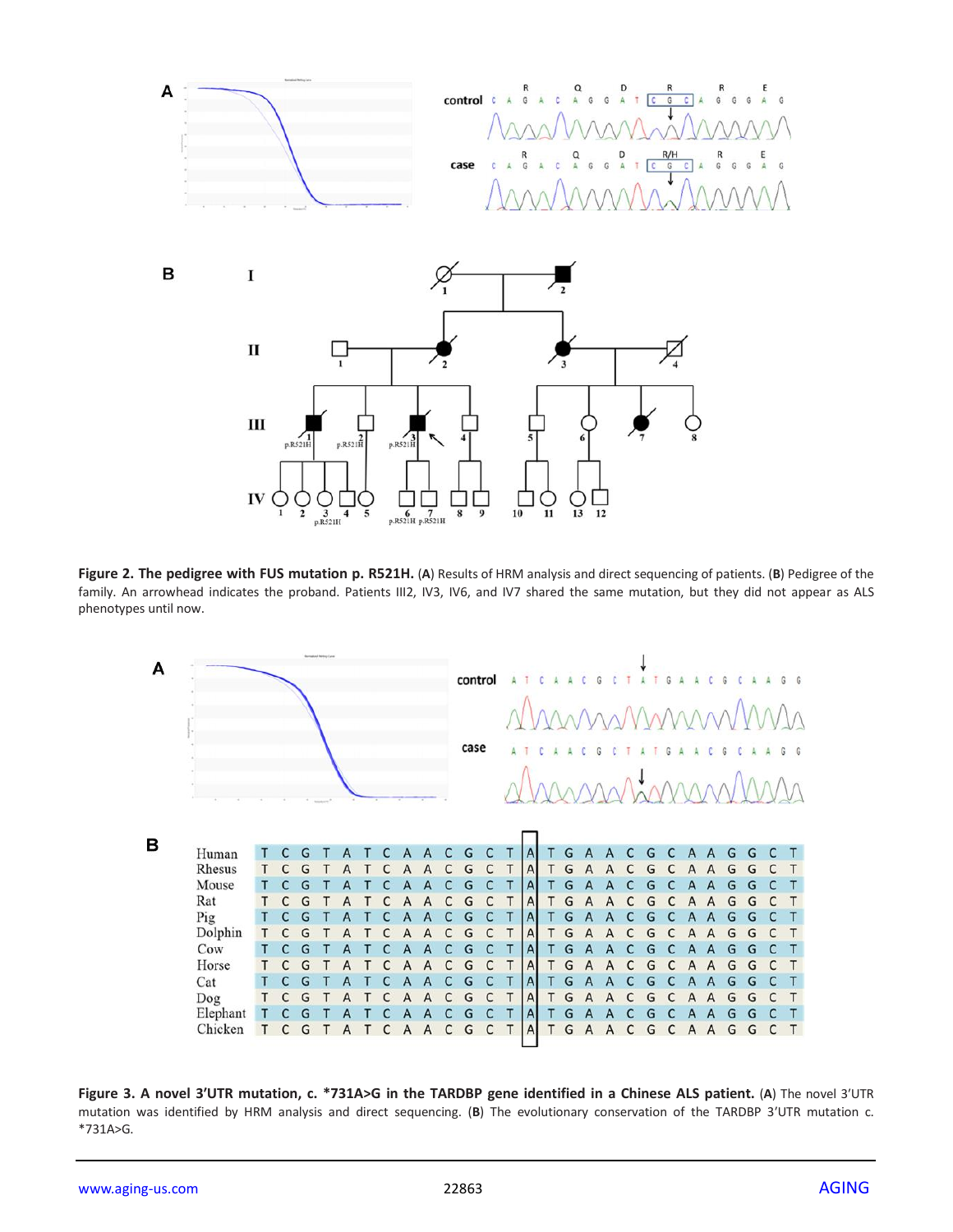juvenile ALS with rapid disease progression [29, 30], which was consistent with the clinical symptoms in our study. Subsequent research is still needed to study the function of the mutation. The novel splicing mutation we found confirms the C-terminal NLS of the FUS gene plays a key role in ALS pathology.

We identified five TARDBP mutations in our ALS cohort, four of which have previously been reported as causative mutations. The p.G294V mutation was previously identified in a sALS patient from Italy and in a fALS patient from Australia, and was predicted to disrupt the glycine-rich domain in the C-terminus, which plays a role in RNA binding and is required for the exon-skipping activity of TARDBP [15, 31]. Previous reports showed the percentages of cells with positive nuclear immunostaining were significantly lower in patients with TARDBP p.G294V mutations than in controls, indicating its importance [16]. In this study, we identified p.G294V mutations in two unrelated sALS patients, for whom the onset of symptoms is characterized by dysarthria. To our knowledge, this is the first Asian population study for this mutation. The p.G348V mutation, which increases the amount of TARDBP protein at the cellular level, was detected in ALS patients from various populations [18, 32–34]. However, there are some differences for the ALS clinical symptoms between the western and Chinese populations. The age of onset for Chinese ALS cases were much younger than previously published western cases. Additionally, the mutation carriers in the Chinese population experienced slower disease progression and longer survival time [34]. Our study confirmed these differences. The third mutation we identified, p.I383V, has been detected in fALS patients from the United States, Turkey, and Taiwan. However, the onset and progression of the disease for the carrier p.I383V are different [19, 35–37]. In our study, the mutation p.I383V was identified from a sALS woman who suffered progressive weakness in the upper limb at the age of 45, and died 3 years later.

The final mutation we identified, the novel 3'UTR mutation c. \*731A>G, was a de novo and was not observed in the parents of patients. Additionally, it has not be reported in any mutation databases, and the site c. \*731 is highly conserved. According to the software, the mutation may affect the combination of mir-376a for TARDBP and then lead to increasing mRNA levels, which may accelerate disease progression by inducing the formation of cytoplasmic inclusions and/or the dysregulation of RNA metabolism [38]. In addition, a previous study reported a similar 3'UTR mutation linked to ALS [39]. According to the guideline of ACMG, we suggested c. \*731A>G as a likely pathogenic mutation for ALS. Unfortunately, we did not

have access to detailed medical records and fresh blood samples.

In conclusion, to our knowledge, this is the first time that HRM analysis was used to identify FUS and TARDBP mutations in Chinese patients with ALS, demonstrating its high sensitivity and accuracy. Our data suggests that HRM analysis is a fast and easy method for mutation screening in large samples. Most important, however, we identified two novel pathogenic ALS mutations, which further expands the ALS-related gene mutation spectrum, and provides data for subsequent studies. We also investigated the frequency of FUS and TARDBP mutations in the Chinese population.

## **MATERIALS AND METHODS**

#### **Subjects**

The study included 146 patients with sALS and nine fALS index cases (male:  $62.3\%$ ; age at onset:  $47.9 \pm 11.7$ years). All patients were recruited from the Department of Neurology, Southwest Hospital, Third Military Medical University, Chongqing between 2012 and 2017. All patients were Han Chinese, and the patients met the El Escorial criteria for ALS diagnosis [40]. Family history was considered positive if the patient had at least one affected relative within three generations [41]. All participants provided informed consent before blood donation. Protocols were in accordance with the ethical standards of the responsible committee on human experimentation and the Helsinki Declaration of 1964 and approved by the institutional ethics committee of the Hospital (equivalent to an Institutional Review Board). This study was carried out in accordance with the approved guidelines. Written informed consent was obtained from all participants. All patients were tested for the C9orf72 GGGGCC expanding mutation with repeatprimed PCR, together with proper positive control and negative control. No C9orf72 GGGGCC expanding mutation was detected in this cohort.

#### **Screening TARDBP and FUS gene mutations by PCR-HRM**

We designed PCR primers for HRM analysis to screen all of the mutation hotspot regions containing OMIM Allelic Variants mutations related to ALS (from the UCSC Genome Browser) of FUS (NM\_004960.3) and TARDBP (NM\_007375.3). Table 2 shows the amplified primer sequence and the length of each expected fragment.

Genomic DNA was extracted from peripheral blood leukocytes using standard methods.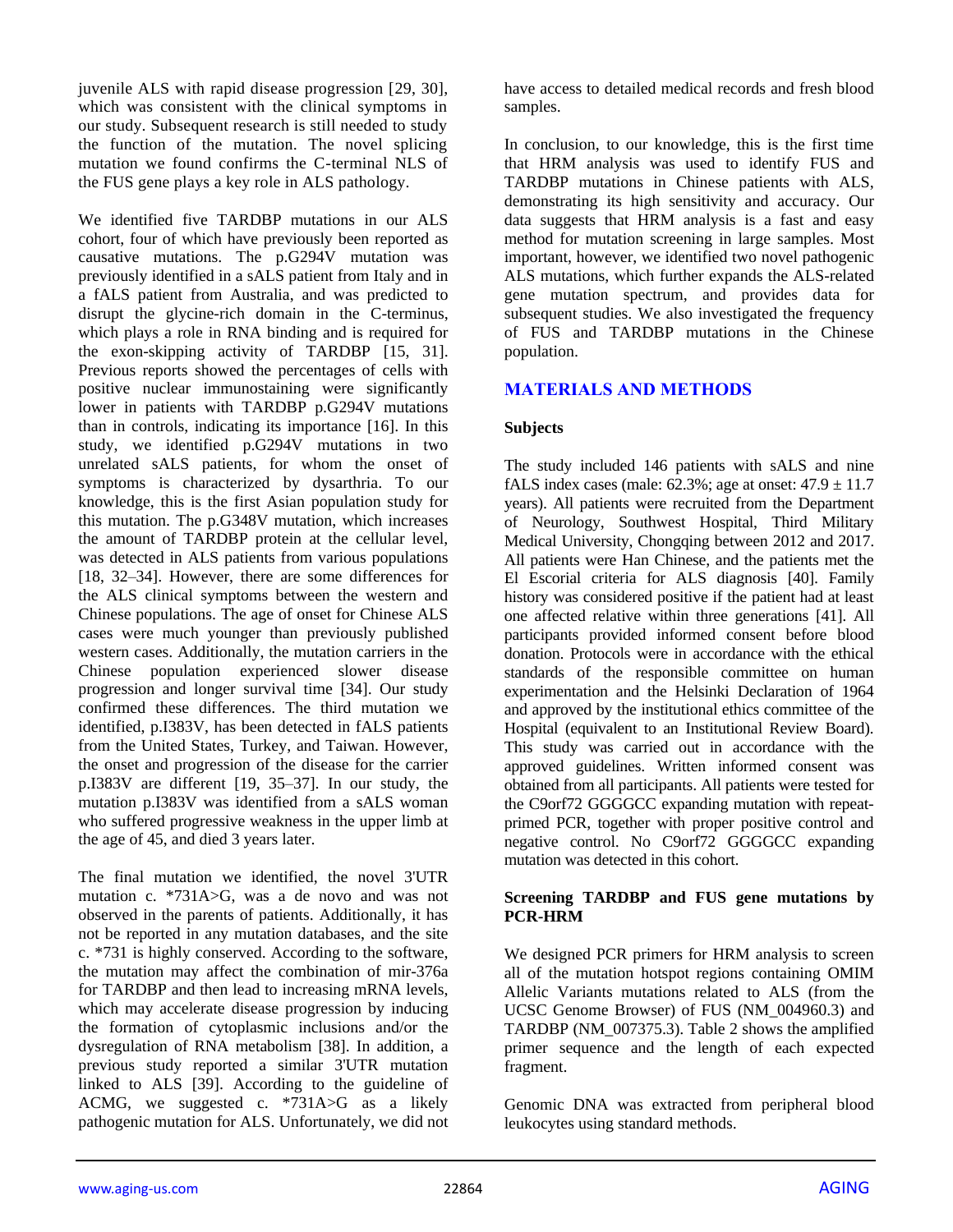| Gene          | Primer         | <b>Primer sequence</b>                                           | <b>Fragment</b> size |
|---------------|----------------|------------------------------------------------------------------|----------------------|
| <b>FUS</b>    | 1              | 5'-GAGGGTAACACTGGGTACAGGAC-3'<br>5'-GGCTTGGAGAGGCTGGTAAC-3'      | 160                  |
|               | 2              | 5'-GGTTATGGCAATCAAGACCAGA-3'<br>5'-CTGGGTTCATAGCCACCACT-3'       | 149                  |
|               | 3              | 5'- GCTATGATCGAGGCGGCTA -3'<br>5'-TGGCCTCTGTTCAACTGCTC-3'        | 158                  |
|               |                | 5'-CGGAATATGAAACACAAGTGAAAG-3'<br>5'-GAATTAGGAAGTTTGCAGTCACAC-3' | 82                   |
|               | $\overline{2}$ | 5'-CCGAACCTAAGCACAATAGCA-3'<br>5'-TCATCCCACCACCCATATTACT-3'      | 156                  |
|               | 3              | 5'-AATATGGGTGGTGGGATGAAC-3'<br>5'-TGTTGCCTTGGTTTTGGTTATT-3'      | 160                  |
| <b>TARDBP</b> | 4              | 5'-AATAACCAAAACCAAGGCAACAT-3'<br>5'-TTGAGCCAAAGCCTCCATTA-3'      | 157                  |
|               | 5              | 5'-GGGTTGTGGTTGGTTGGTATAG-3'<br>5'-CTGCTGAATATACTCCACACTGAAC-3'  | 130                  |
|               | 6              | 5'-GCCATAGGAATACTGTCTACATGCT-3'<br>5'-CCATATCACAGCCTTGCGTT-3'    | 152                  |

**Table 2. PCR primer sequences of FUS and TARDBP gene and size of amplified fragment.**

PCR-HRM was performed with Eco Real-Time PCR System (Illumina) in 10-µL reaction mixtures comprising 20 ng of DNA, 1×PCR buffer, 0.2 mM dNTP, Eva Green (Biotium),1U of Taq polymerase, and 0.25 µM each forward and reverse primers. Initial denaturation was performed at 95°C for 5 min, followed by 50 cycles of 95°C for 20 sec, 60°C for 20 sec, and 72°C for 20 sec. The melting curves were obtained under the following conditions: 95°C for 15 sec, 55°C for 15 sec, and with a ramping rate of +0.2°C/sec to 95°C.

#### **Direct DNA sequencing and bioinformatics**

To confirmed the genotype of mutations and the specificity of HRM analysis, All PCR products showing an HRM aberrant pattern were analyzed with direct DNA sequencing on a PRISM 377 full-automatic sequencing analyzer (ABI).

When the DNA sequencing result was determined, we first confirmed whether there was a mutation aimed to detect the specificity of HRM analysis. Then, we ensured it was a novel mutation using the HGMD database [\(http://www.hgmd.cf.ac.uk/ac\)](http://www.hgmd.cf.ac.uk/ac) and the dbSNP database [\(http://www.ncbi.nlm.nih.gov/snp\)](http://www.ncbi.nlm.nih.gov/snp). Finally, to evaluate the potential functional effect of the novel splicing mutation and 3'UTR site mutation, we used the UCSC Genome Browser [\(http://genome.ucsc.edu/\)](http://genome.ucsc.edu/),

Target [\(http://www.targetscan.org/vert\\_71\)](http://www.targetscan.org/vert_71), Human Splicing Finder [\(http://www.umd.be/HSF3/\)](http://www.umd.be/HSF3/). To identify known variations, we used ALS Online Genetics Database [\(http://alsod.iop.kcl.ac.uk/\)](http://alsod.iop.kcl.ac.uk/) (13), the NCBI Database [\(http://www.ncbi.nlm.nih.gov\)](http://www.ncbi.nlm.nih.gov/), and Exome Aggregation Consortium (ExAC) database [\(http://exac.broadinstitute.org\)](http://exac.broadinstitute.org/).

#### **Targeted sequencing**

To verify the sensitivity of HRM analysis, we sequenced all exons of the FUS and TARDBP gene in 146 patients by Illumina Hiseq 3000 system. The target coverage is 98% with an average depth of 100X. All nonsynonymous variants detected were filtered.

#### **Functional splicing reporter minigene assay**

Because of the lack of simple RNA, we used splicing reporter minigene assay to confirm the functional effect of the novel splicing mutation. The minigene was constructed by PCR amplification of mutant genomic DNA sequences as previously described [42]. The amplified sequences included exons 13 through 3'UTR of the FUS gene. FUS minigene products were digested with BamH I and Xho I (Thermo) and cloned into the pCDNA3.1(+) reporter vector. The resulting constructs were transfected into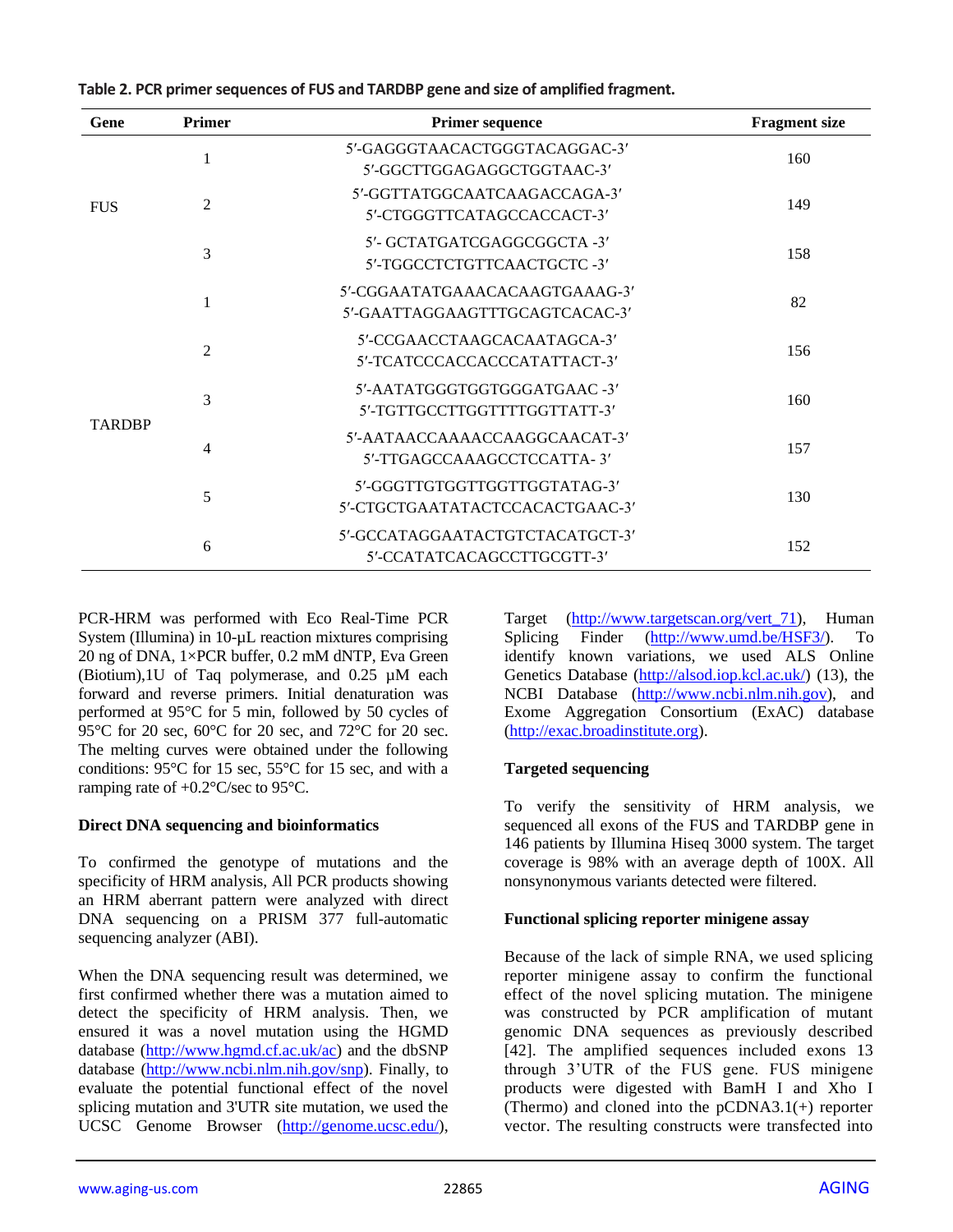U87 cells. Total cellular RNA was extracted after 24 hours, followed by RT-PCR analysis.

## **AUTHOR CONTRIBUTIONS**

F.W., S.F. and J.L. performed experiments, analyzed the data, composed the figures, and wrote the manuscript. H.W. and S.F. assisted with data analysis, presentation and the manuscript. S.S., K.C. and J.H. as neurologic clinicians, diagnosed diseases, enrolled the participants and collected the blood samples. X.X., F.W. and J.H. conceived and supervised the project, analyzed the data, and wrote the manuscript. All the authors have contributed to and approved the final manuscript.

## **CONFLICTS OF INTEREST**

The authors declare no conflicts of interest.

## **FUNDING**

The study reported in the article was supported by the National Natural Science Foundation of China (grant no.30300116,30771950) and Shenzhen Municipal Government of China (JCYJ20180703093402288).

#### **REFERENCES**

- 1. Kiernan MC, Vucic S, Cheah BC, Turner MR, Eisen A, Hardiman O, Burrell JR, Zoing MC. Amyotrophic lateral sclerosis. Lancet. 2011; 377:942–55. [https://doi.org/10.1016/S0140-6736\(10\)61156-7](https://doi.org/10.1016/S0140-6736(10)61156-7) PMID[:21296405](https://pubmed.ncbi.nlm.nih.gov/21296405)
- 2. Chiò A, Logroscino G, Traynor BJ, Collins J, Simeone JC, Goldstein LA, White LA. Global epidemiology of amyotrophic lateral sclerosis: a systematic review of the published literature. Neuroepidemiology. 2013; 41:118–30. <https://doi.org/10.1159/000351153> PMID[:23860588](https://pubmed.ncbi.nlm.nih.gov/23860588)
- 3. Qureshi M, Schoenfeld DA, Paliwal Y, Shui A, Cudkowicz ME. The natural history of ALS is changing: improved survival. Amyotroph Lateral Scler. 2009; 10:324–31. <https://doi.org/10.3109/17482960903009054> PMID[:19922119](https://pubmed.ncbi.nlm.nih.gov/19922119)
- 4. Renton AE, Chiò A, Traynor BJ. State of play in amyotrophic lateral sclerosis genetics. Nat Neurosci. 2014; 17:17–23. <https://doi.org/10.1038/nn.3584> PMID[:24369373](https://pubmed.ncbi.nlm.nih.gov/24369373)
- 5. Freischmidt A, Wieland T, Richter B, Ruf W, Schaeffer V, Müller K, Marroquin N, Nordin F, Hübers A, Weydt P, Pinto S, Press R, Millecamps S, et al. Haploinsufficiency of TBK1 causes familial ALS and

fronto-temporal dementia. Nat Neurosci. 2015; 18:631–36.

<https://doi.org/10.1038/nn.4000> PMID[:25803835](https://pubmed.ncbi.nlm.nih.gov/25803835)

- 6. Vajda A, McLaughlin RL, Heverin M, Thorpe O, Abrahams S, Al-Chalabi A, Hardiman O. Genetic testing in ALS: a survey of current practices. Neurology. 2017; 88:991–99. <https://doi.org/10.1212/WNL.0000000000003686> PMI[D:28159885](https://pubmed.ncbi.nlm.nih.gov/28159885)
- 7. Taylor JP, Brown RH Jr, Cleveland DW. Decoding ALS: from genes to mechanism. Nature. 2016; 539:197–206. <https://doi.org/10.1038/nature20413> PMI[D:27830784](https://pubmed.ncbi.nlm.nih.gov/27830784)
- 8. Shang Y, Huang EJ. Mechanisms of FUS mutations in familial amyotrophic lateral sclerosis. Brain Res. 2016; 1647:65–78. <https://doi.org/10.1016/j.brainres.2016.03.036> PMI[D:27033831](https://pubmed.ncbi.nlm.nih.gov/27033831)
- 9. Lattante S, Rouleau GA, Kabashi E. TARDBP and FUS mutations associated with amyotrophic lateral sclerosis: summary and update. Hum Mutat. 2013; 34:812–26. <https://doi.org/10.1002/humu.22319> PMID[:23559573](https://pubmed.ncbi.nlm.nih.gov/23559573)
- 10. Drepper C, Herrmann T, Wessig C, Beck M, Sendtner M. C-terminal FUS/TLS mutations in familial and sporadic ALS in Germany. Neurobiol Aging. 2011; 32:548.e1–4. <https://doi.org/10.1016/j.neurobiolaging.2009.11.017> PMI[D:20018407](https://pubmed.ncbi.nlm.nih.gov/20018407)
- 11. Wang J, Ren X, Bai X, Zhang T, Wang Y, Li K, Li G. Identification of gene mutation in patients with osteogenesis imperfect using high resolution melting analysis. Sci Rep. 2015; 5:13468. <https://doi.org/10.1038/srep13468> PMI[D:26307460](https://pubmed.ncbi.nlm.nih.gov/26307460)
- 12. Montgomery J, Wittwer CT, Palais R, Zhou L. Simultaneous mutation scanning and genotyping by high-resolution DNA melting analysis. Nat Protoc. 2007; 2:59–66.

<https://doi.org/10.1038/nprot.2007.10> PMI[D:17401339](https://pubmed.ncbi.nlm.nih.gov/17401339)

- 13. Abel O, Powell JF, Andersen PM, Al-Chalabi A. ALSoD: a user-friendly online bioinformatics tool for amyotrophic lateral sclerosis genetics. Hum Mutat. 2012; 33:1345–51. <https://doi.org/10.1002/humu.22157> PMI[D:22753137](https://pubmed.ncbi.nlm.nih.gov/22753137)
- 14. Kwiatkowski TJ Jr, Bosco DA, Leclerc AL, Tamrazian E, Vanderburg CR, Russ C, Davis A, Gilchrist J, Kasarskis EJ, Munsat T, Valdmanis P, Rouleau GA, Hosler BA, et al. Mutations in the FUS/TLS gene on chromosome 16 cause familial amyotrophic lateral sclerosis. Science.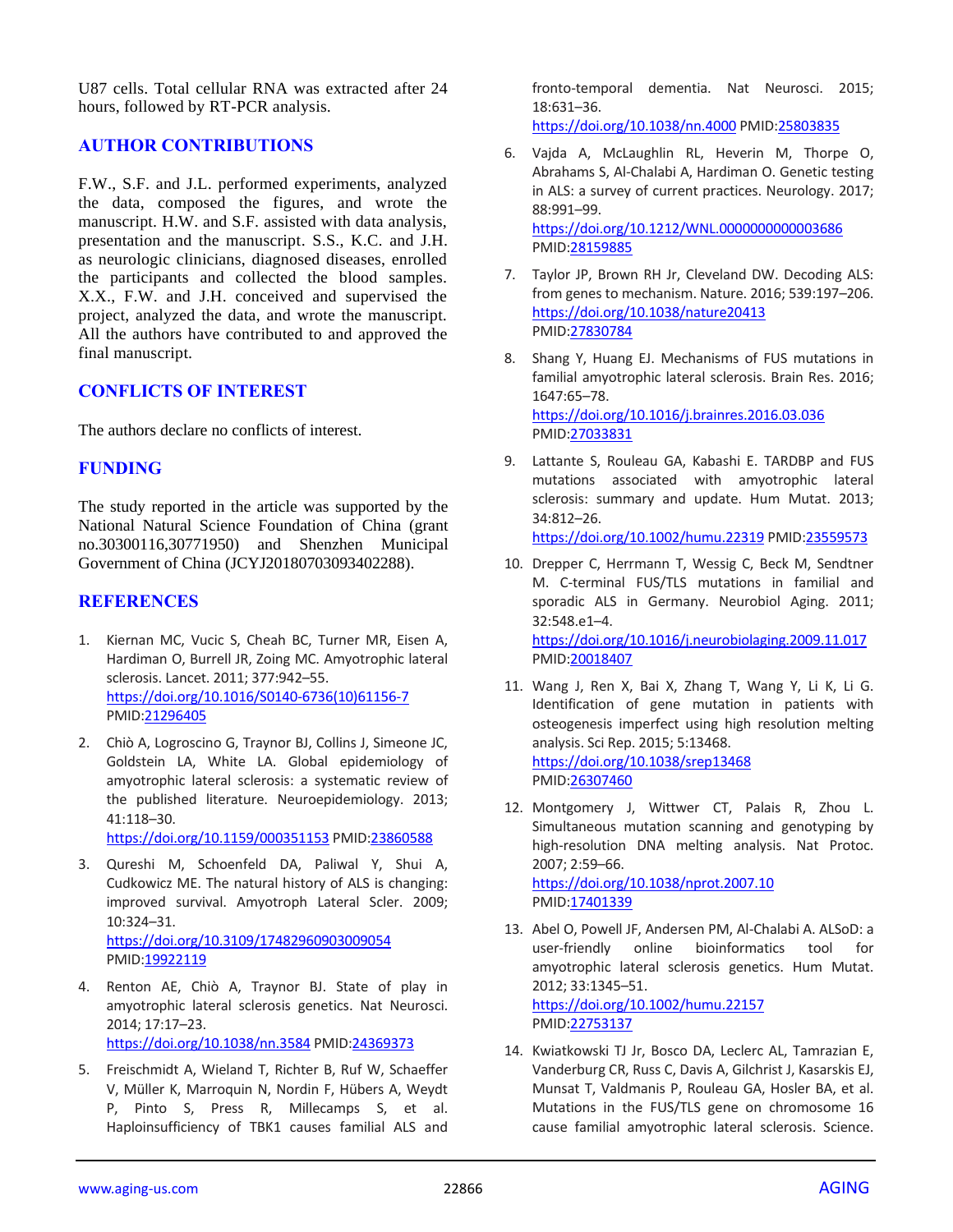2009; 323:1205–08. <https://doi.org/10.1126/science.1166066> PMID[:19251627](https://pubmed.ncbi.nlm.nih.gov/19251627)

- 15. Del Bo R, Ghezzi S, Corti S, Pandolfo M, Ranieri M, Santoro D, Ghione I, Prelle A, Orsetti V, Mancuso M, Sorarù G, Briani C, Angelini C, et al. TARDBP (TDP-43) sequence analysis in patients with familial and sporadic ALS: identification of two novel mutations. Eur J Neurol. 2009; 16:727–32. <https://doi.org/10.1111/j.1468-1331.2009.02574.x> PMID[:19236453](https://pubmed.ncbi.nlm.nih.gov/19236453)
- 16. Sabatelli M, Zollino M, Conte A, Del Grande A, Marangi G, Lucchini M, Mirabella M, Romano A, Piacentini R, Bisogni G, Lattante S, Luigetti M, Rossini PM, Moncada A. Primary fibroblasts cultures reveal TDP-43 abnormalities in amyotrophic lateral sclerosis patients with and without SOD1 mutations. Neurobiol Aging. 2015; 36:2005.e5–13. <https://doi.org/10.1016/j.neurobiolaging.2015.02.009>

PMID[:25792239](https://pubmed.ncbi.nlm.nih.gov/25792239)

- 17. Sreedharan J, Blair IP, Tripathi VB, Hu X, Vance C, Rogelj B, Ackerley S, Durnall JC, Williams KL, Buratti E, Baralle F, de Belleroche J, Mitchell JD, et al. TDP-43 mutations in familial and sporadic amyotrophic lateral sclerosis. Science. 2008; 319:1668–72. <https://doi.org/10.1126/science.1154584> PMID[:18309045](https://pubmed.ncbi.nlm.nih.gov/18309045)
- 18. Kirby J, Goodall EF, Smith W, Highley JR, Masanzu R, Hartley JA, Hibberd R, Hollinger HC, Wharton SB, Morrison KE, Ince PG, McDermott CJ, Shaw PJ. Broad clinical phenotypes associated with TAR-DNA binding protein (TARDBP) mutations in amyotrophic lateral sclerosis. Neurogenetics. 2010; 11:217–25. <https://doi.org/10.1007/s10048-009-0218-9> PMID[:19760257](https://pubmed.ncbi.nlm.nih.gov/19760257)
- 19. Rutherford NJ, Zhang YJ, Baker M, Gass JM, Finch NA, Xu YF, Stewart H, Kelley BJ, Kuntz K, Crook RJ, Sreedharan J, Vance C, Sorenson E, et al. Novel mutations in TARDBP (TDP-43) in patients with familial amyotrophic lateral sclerosis. PLoS Genet. 2008; 4:e1000193.

<https://doi.org/10.1371/journal.pgen.1000193> PMID[:18802454](https://pubmed.ncbi.nlm.nih.gov/18802454)

- 20. Peters OM, Ghasemi M, Brown RH Jr. Emerging mechanisms of molecular pathology in ALS. J Clin Invest. 2015; 125:2548. <https://doi.org/10.1172/JCI82693> PMID[:26030230](https://pubmed.ncbi.nlm.nih.gov/26030230)
- 21. Nolan M, Talbot K, Ansorge O. Pathogenesis of FUSassociated ALS and FTD: insights from rodent models. Acta Neuropathol Commun. 2016; 4:99. <https://doi.org/10.1186/s40478-016-0358-8> PMID[:27600654](https://pubmed.ncbi.nlm.nih.gov/27600654)
- 22. Zou ZY, Zhou ZR, Che CH, Liu CY, He RL, Huang HP. Genetic epidemiology of amyotrophic lateral sclerosis: a systematic review and meta-analysis. J Neurol Neurosurg Psychiatry. 2017; 88:540–49. <https://doi.org/10.1136/jnnp-2016-315018> PMI[D:28057713](https://pubmed.ncbi.nlm.nih.gov/28057713)
- 23. Dormann D, Rodde R, Edbauer D, Bentmann E, Fischer I, Hruscha A, Than ME, Mackenzie IR, Capell A, Schmid B, Neumann M, Haass C. ALS-associated fused in sarcoma (FUS) mutations disrupt transportin-mediated nuclear import. EMBO J. 2010; 29:2841–57. <https://doi.org/10.1038/emboj.2010.143> PMI[D:20606625](https://pubmed.ncbi.nlm.nih.gov/20606625)
- 24. Bosco DA, Lemay N, Ko HK, Zhou H, Burke C, Kwiatkowski TJ Jr, Sapp P, McKenna-Yasek D, Brown RH Jr, Hayward LJ. Mutant FUS proteins that cause amyotrophic lateral sclerosis incorporate into stress granules. Hum Mol Genet. 2010; 19:4160–75. <https://doi.org/10.1093/hmg/ddq335> PMID[:20699327](https://pubmed.ncbi.nlm.nih.gov/20699327)
- 25. Bertolin C, D'Ascenzo C, Querin G, Gaiani A, Boaretto F, Salvoro C, Vazza G, Angelini C, Cagnin A, Pegoraro E, Sorarù G, Mostacciuolo ML. Improving the knowledge of amyotrophic lateral sclerosis genetics: novel SOD1 and FUS variants. Neurobiol Aging. 2014; 35:1212.e7–10. <https://doi.org/10.1016/j.neurobiolaging.2013.10.093> PMI[D:24325798](https://pubmed.ncbi.nlm.nih.gov/24325798)
- 26. DeJesus-Hernandez M, Kocerha J, Finch N, Crook R, Baker M, Desaro P, Johnston A, Rutherford N, Wojtas A, Kennelly K, Wszolek ZK, Graff-Radford N, Boylan K, Rademakers R. De novo truncating FUS gene mutation as a cause of sporadic amyotrophic lateral sclerosis. Hum Mutat. 2010; 31:E1377–89. <https://doi.org/10.1002/humu.21241> PMID[:20232451](https://pubmed.ncbi.nlm.nih.gov/20232451)
- 27. Belzil VV, St-Onge J, Daoud H, Desjarlais A, Bouchard JP, Dupré N, Camu W, Dion PA, Rouleau GA. Identification of a FUS splicing mutation in a large family with amyotrophic lateral sclerosis. J Hum Genet. 2011; 56:247–49.

<https://doi.org/10.1038/jhg.2010.162> PMID[:21160488](https://pubmed.ncbi.nlm.nih.gov/21160488)

- 28. Shiihashi G, Ito D, Yagi T, Nihei Y, Ebine T, Suzuki N. Mislocated FUS is sufficient for gain-of-toxic-function amyotrophic lateral sclerosis phenotypes in mice. Brain. 2016; 139:2380–94. <https://doi.org/10.1093/brain/aww161> PMI[D:27368346](https://pubmed.ncbi.nlm.nih.gov/27368346)
- 29. Ito D, Yagi T, Ikawa M, Suzuki N. Characterization of inclusion bodies with cytoprotective properties formed by seipinopathy-linked mutant seipin. Hum Mol Genet. 2012; 21:635–46. <https://doi.org/10.1093/hmg/ddr497>

PMI[D:22045697](https://pubmed.ncbi.nlm.nih.gov/22045697)

30. Hou L, Jiao B, Xiao T, Zhou L, Zhou Z, Du J, Yan X, Wang